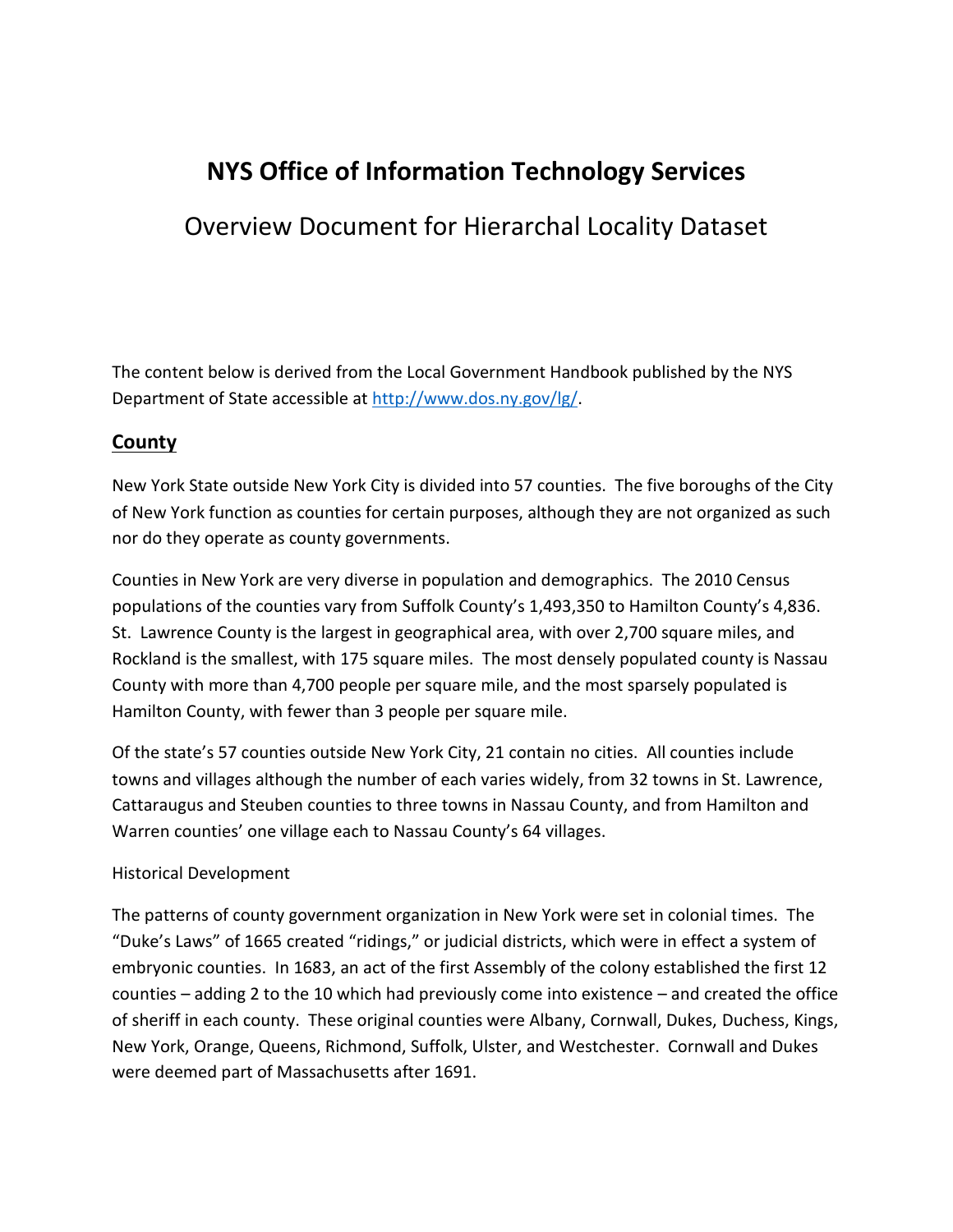The first State Constitution in 1777, which designated counties, towns and cities as the only units of local government, recognized the existence of 14 counties that had been established earlier by the colonial Assembly. Two of those counties were ceded to Vermont in 1790 in the settlement of the New Hampshire land-grant controversy. All of New York's other 50 counties, were created by acts of the State legislature. The state's newest county, Bronx, was established in 1914.

# **City**

The first State Constitution, adopted in 1777, recognized the existing charter of New York and Albany and authorized the Legislature "…to arrange for the organization of cities and incorporated villages and to limit their power of taxation, assessment, borrowing and involvement in debt." Since that time separate special legislative acts have been necessary to establish each new city, although later developments permitted cities to replace or amend their charters by local action.

By 1834, six new cities had been chartered along the state's principal trading route, the Hudson-Mohawk arterial between New York City and Buffalo. These new cities were Brooklyn, Buffalo, Hudson, Rochester, Schenectady and Troy. Thirty-two more cities were created between 1834 and 1899, as thousands of immigrants were attracted to the state. The most recently chartered city in New York is the City of Rye, which came into being in 1942.

No general law provides authority for the incorporation of cities; there is no statutory minimum size, either in population or geographical area, which must be met for an area to become a city. Furthermore, there is no concept of progression from village to city status. The primary difference between a city and a village is that the organization and powers of cities is set out in their own charters, while most villages are organized and governed pursuant to provisions of the Village Law. Also, unlike a city, a village is part of a town, and its residents pay town taxes and receive town services.

### The Forms of City Government

A city's charter forms the legal basis for the operation of a city. The charter enumerates the basic authority of the city to govern, establishes the form of government, and sets up the legislative, executive and judicial branches of city government.

Each city has enacted and amended various ordinances and local laws over time and has often codified these enactments into a code of ordinances and/or local laws. Together, the charter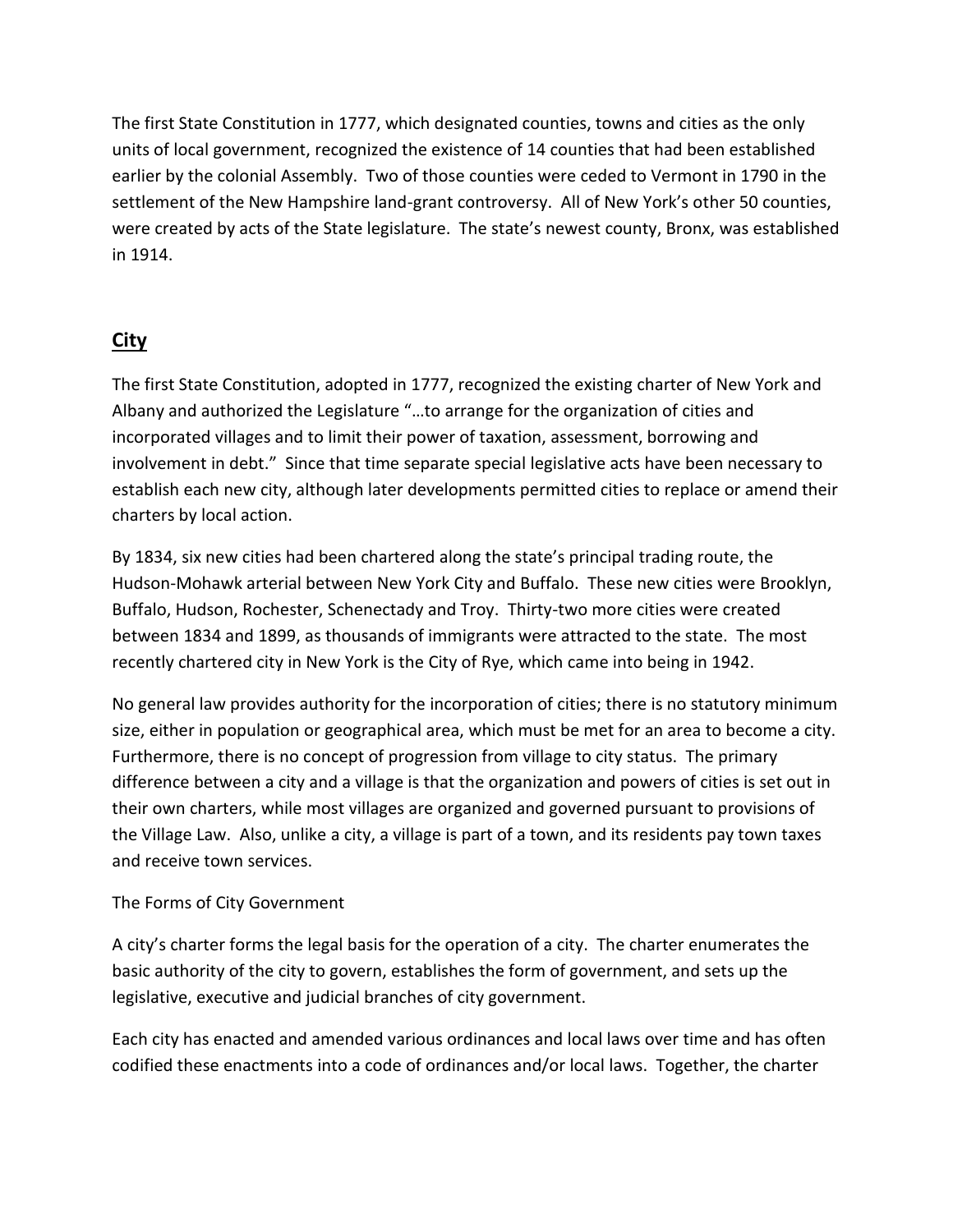and code prescribe the method and extent to which a city carries out its legal powers and duties.

Because all cities have separate charters granted by the State Legislature, and all now have the power to revise their charters by local action, it is difficult to describe a common city structure. All cities have elected councils, but elections are by wards, at large, or a combination of the two. Most cities have mayors; some mayors are elected at large by the voters, while others are selected by the council. Otherwise city government in New York exhibits a variety of forms.

### **Town**

Town government in New York can be traced to both New England and Dutch colonial government arrangements, in the Hudson Valley. The state's towns, encompass all territory within the state, except territory within cities and Indian reservations. In size, towns are the most diverse of all the units of local government.

Towns existed independently in the colonial period. When New York became a state, towns were generally regarded as creations of the State Legislature that existed to serve state purposes. Town governments now, however, have long been recognized as primary units of local government. They possess authority to provide virtually the full complement of municipal services. By statutory and constitutional adjustments, towns are flexible units that can function as rural or as highly urbanized general purpose units of government, depending on local needs.

#### The Beginnings of Town Government

Town government in New York has both Dutch and English roots, with even earlier antecedents in the Germanic tribes – the English word "town" is derived from the Teutonic "tun" meaning an enclosure.

The Dutch communities established in the Hudson Valley in the early seventeenth century were easily integrated with the strong, tightly knit version of town government that was brought a few years later by immigrants from Massachusetts and Connecticut to the eastern shores of Long Island. In 1664, Charles II claimed the territory between the Connecticut and the Delaware rivers by right of discovery and conveyed it to the Duke of York. His agent, Colonel Nicolls, armed with a commission as Governor, appeared with a fleet off the shore of New Amsterdam, and the Dutch quickly capitulated.

Immediately after they established British sovereignty in New York in 1664, the English began to more fully develop the patterns of local government. Issued in 1665, the code of Laws, known as the "Duke's Law," confirmed the boundaries of 17 existing towns and provided for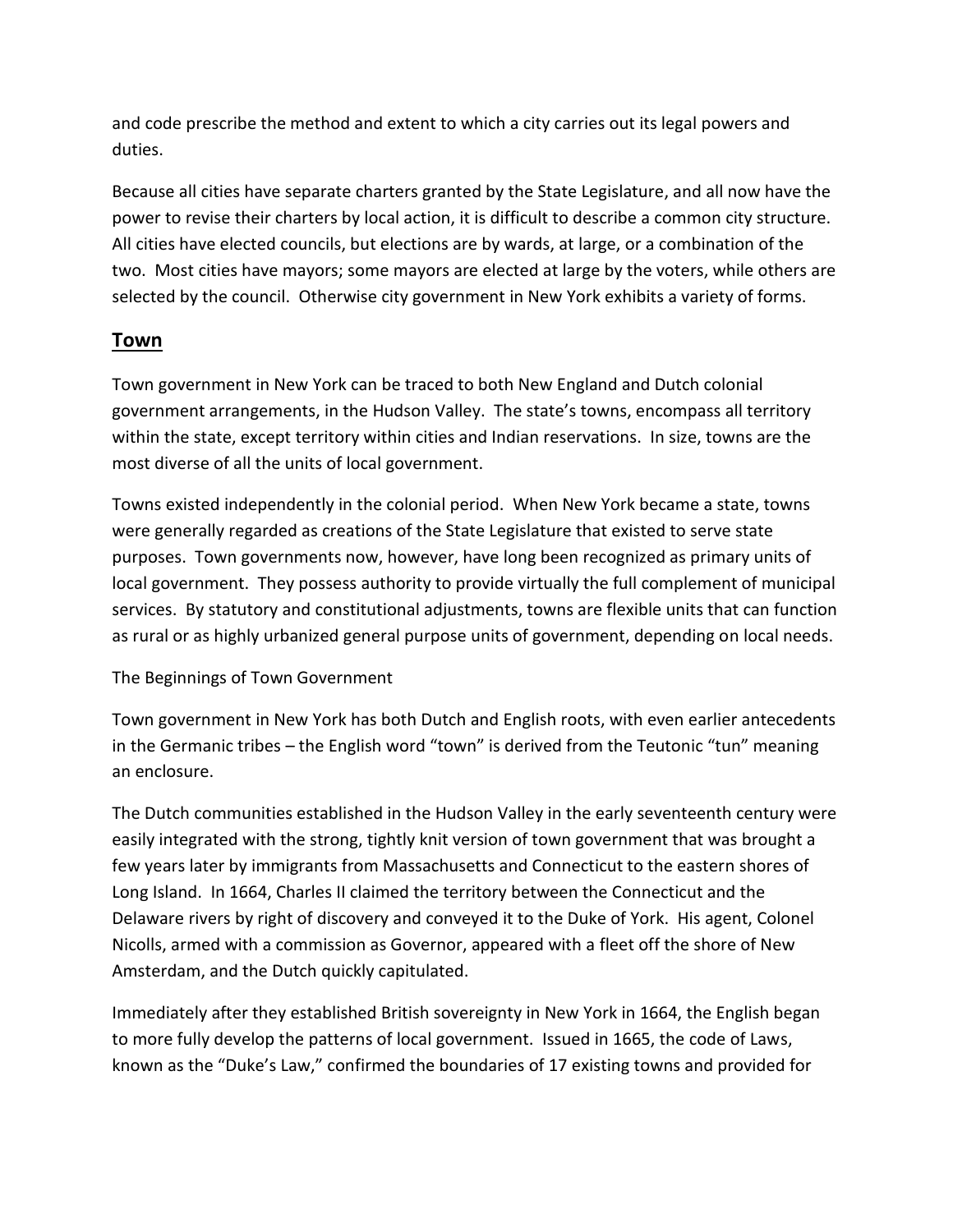the basic organization of town governments. These laws gave freeholders the right to vote and provided for a town meeting system resembling one that is still used in New England.

Town government continued to develop throughout the remainder of the Seventeenth and into the Eighteenth Century. A town court system grew up. Provision was made for a chief fiscal officer, known as a town treasurer, a forerunner of the present supervisor. In 1683, the first general property tax was imposed. In 1703, provision was made for a system of highways.

The State Constitution of 1777 recognized the existence of 14 counties and some towns. The Constitution provided that "it shall be in the power of the State Legislature of this State for the advantages and conveniences of the good people to divide the same into such other and further counties and districts as it may then appear necessary." Between1788 and 1801, the Legislature was especially active in dividing counties into towns. However, the form of town government remained essentially the same as it had been under British rule.

In the early decades of the Nineteenth Century, town government began to assume a more modern form. In the Ninth Edition of the Revised Statutes of New York, laws affecting towns were segregated in Chapter 20 of the General Laws. This chapter was the immediate predecessor of the Town Law. The title "Town Law" appears to have been used first in its modern sense when laws affecting towns were recodified by Chapter 569 of the Laws of 1890 and made applicable to most towns with certain exceptions. In 1909, another recodification grouped statutes applicable to towns into Chapter 62 of the Consolidated Laws.

Despite these recodifications, the Town Law still contained general statutes and special acts which duplicated each other. In 1927, a Joint Legislative Committee set about to recodify the Town Law once again. The result was the present Town Law, which is chapter 634 of the Laws of 1932.

## **Village**

In New York State, the village is a general purpose municipal corporation formed voluntarily by the residents of an area in one or more towns to provide themselves with municipal services. But when a village is created, its area still remains a part of the town where it is located, and its residents continue to be residents and taxpayers of that town.

The first village was incorporated at the end of the eighteenth century. The village form of municipal organization became a prominent feature of the state's growing metropolitan areas between 1900 and 1940. The patterns of village organization are similar to those of cities.

Many people think of villages as being small, rural communities. Population size alone however, does not determine whether one community becomes a village and another remains